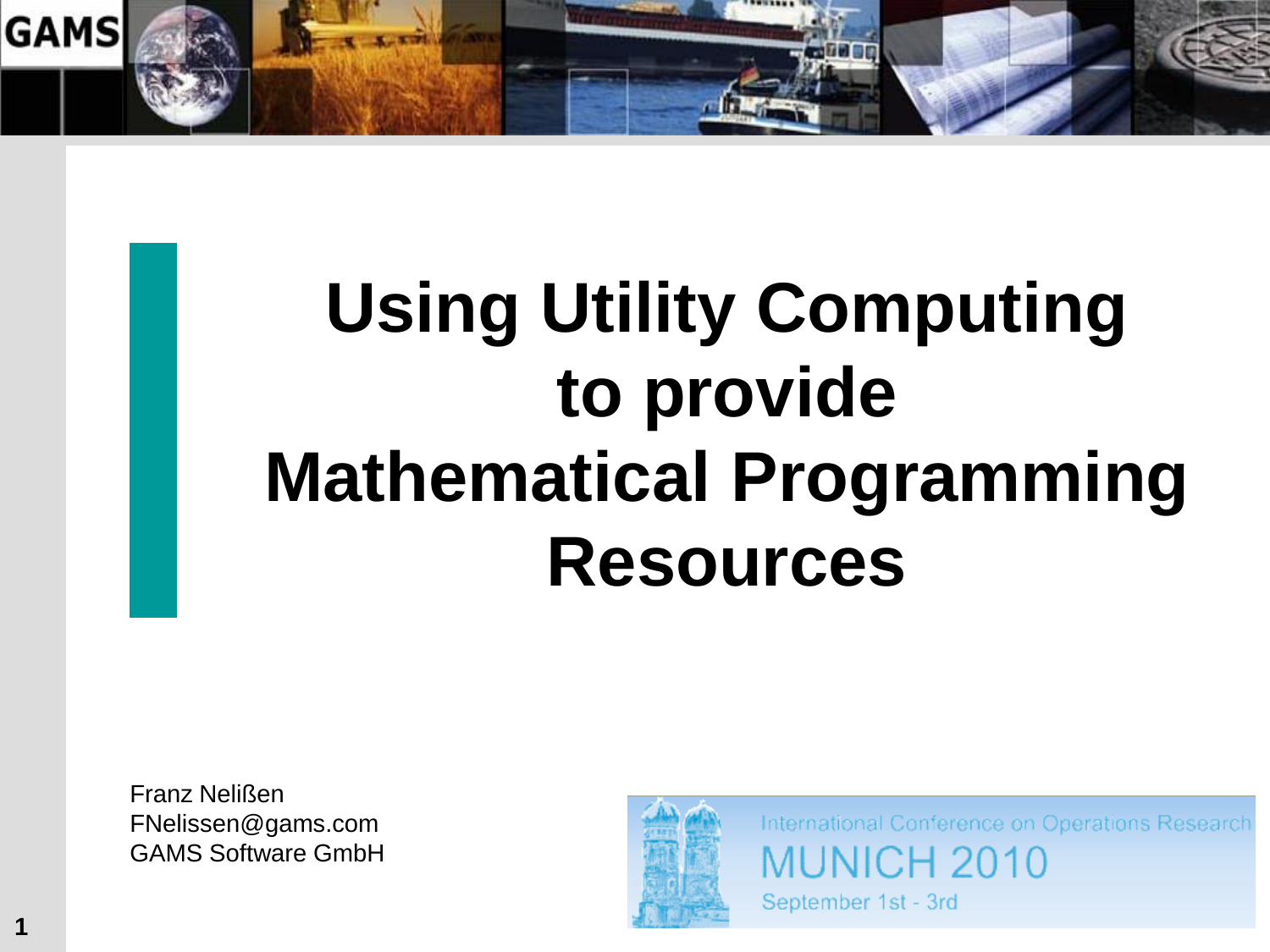

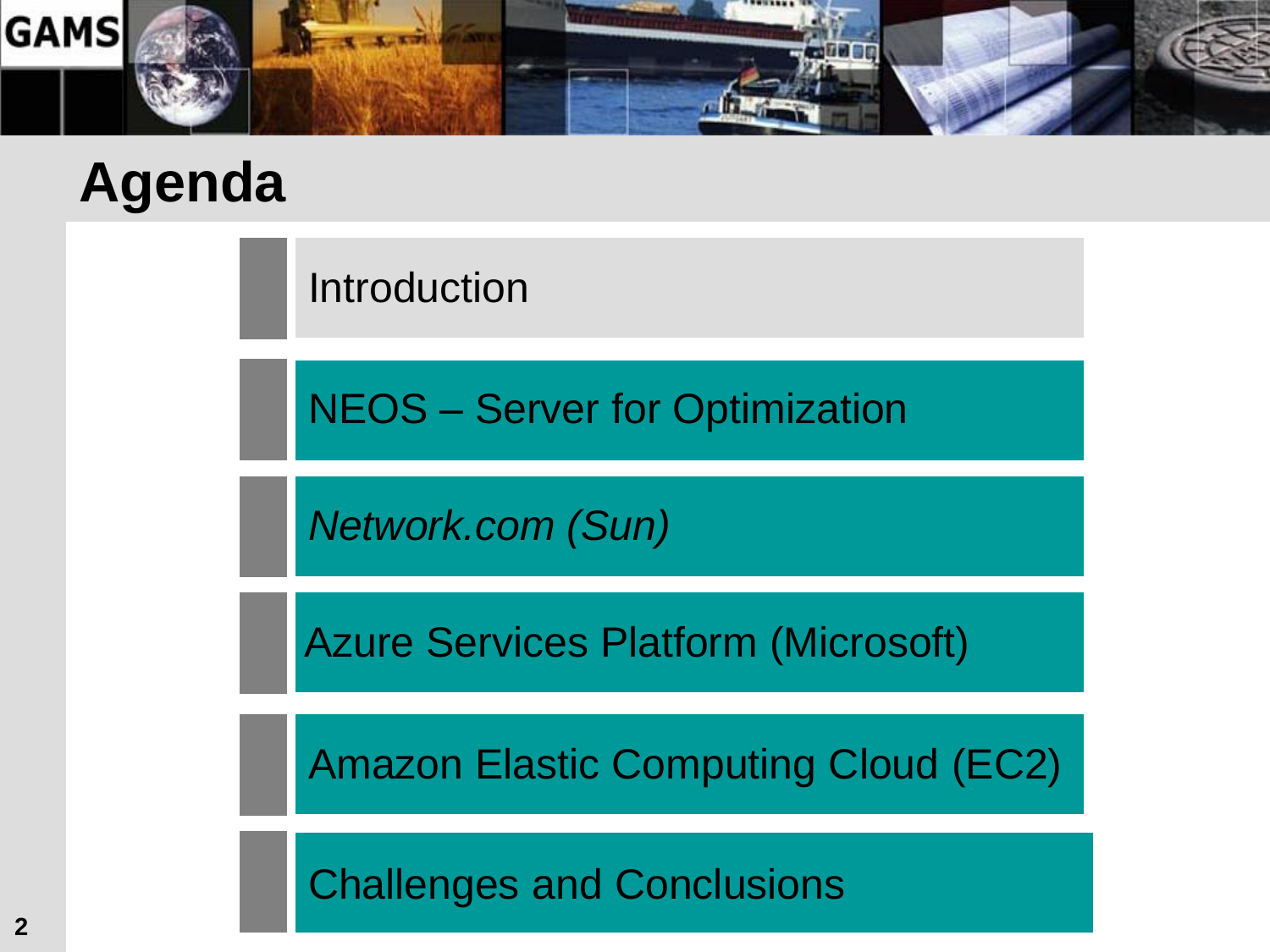

#### **What is Utility Computing?**

*…the packaging of computing resources, such as computation and storage, as a metered service similar to a physical public utility…* 

*http://en.wikipedia.org/wiki/Utility\_computing*

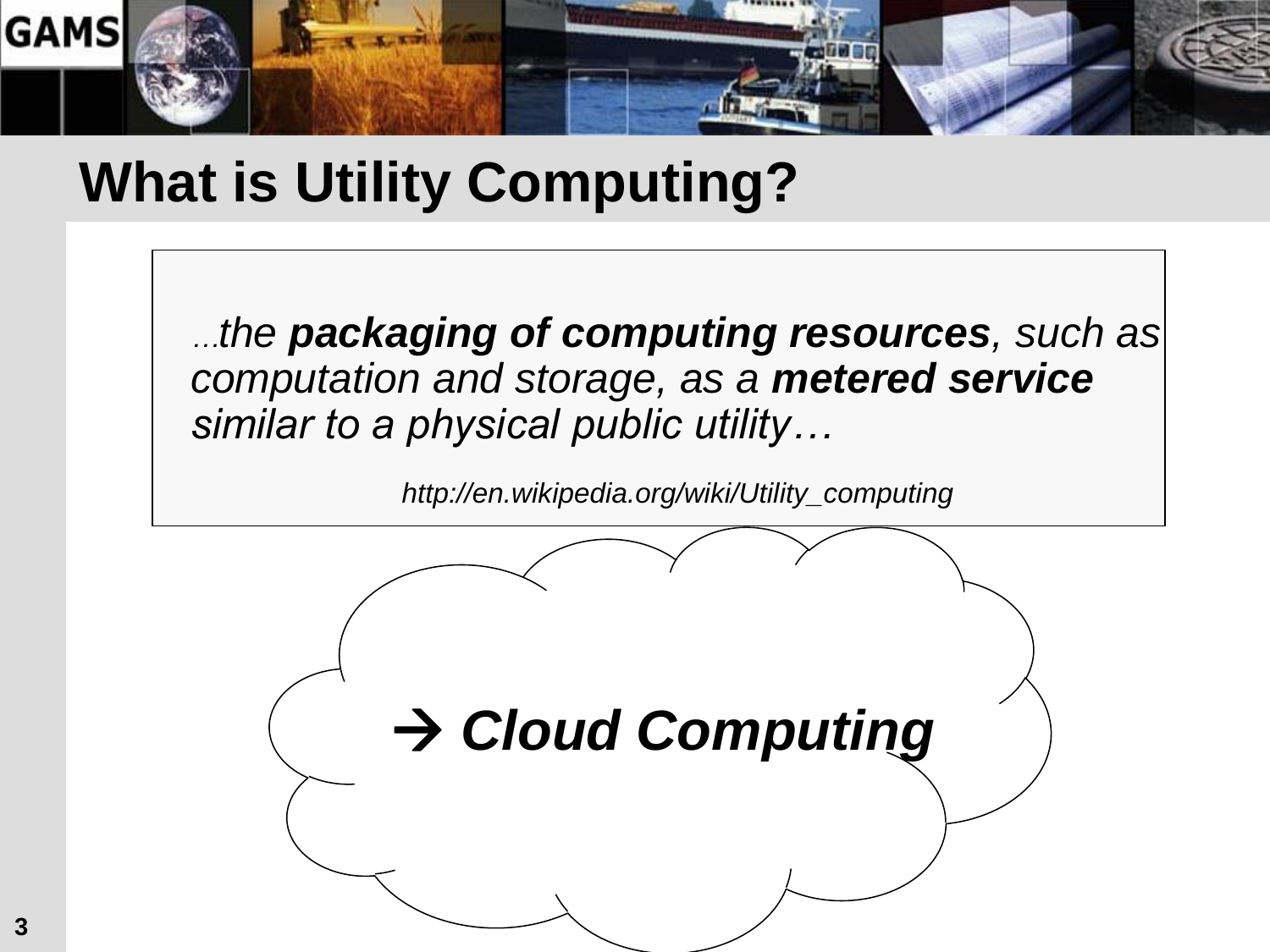

#### **Aspects**

- Service Provision Model: Maximize the efficient use of resources and minimize associated costs
- Virtualization of Hardware
- Unlimited computing resources and infrastructure available on demand
- Pay as you go / No up-front commitment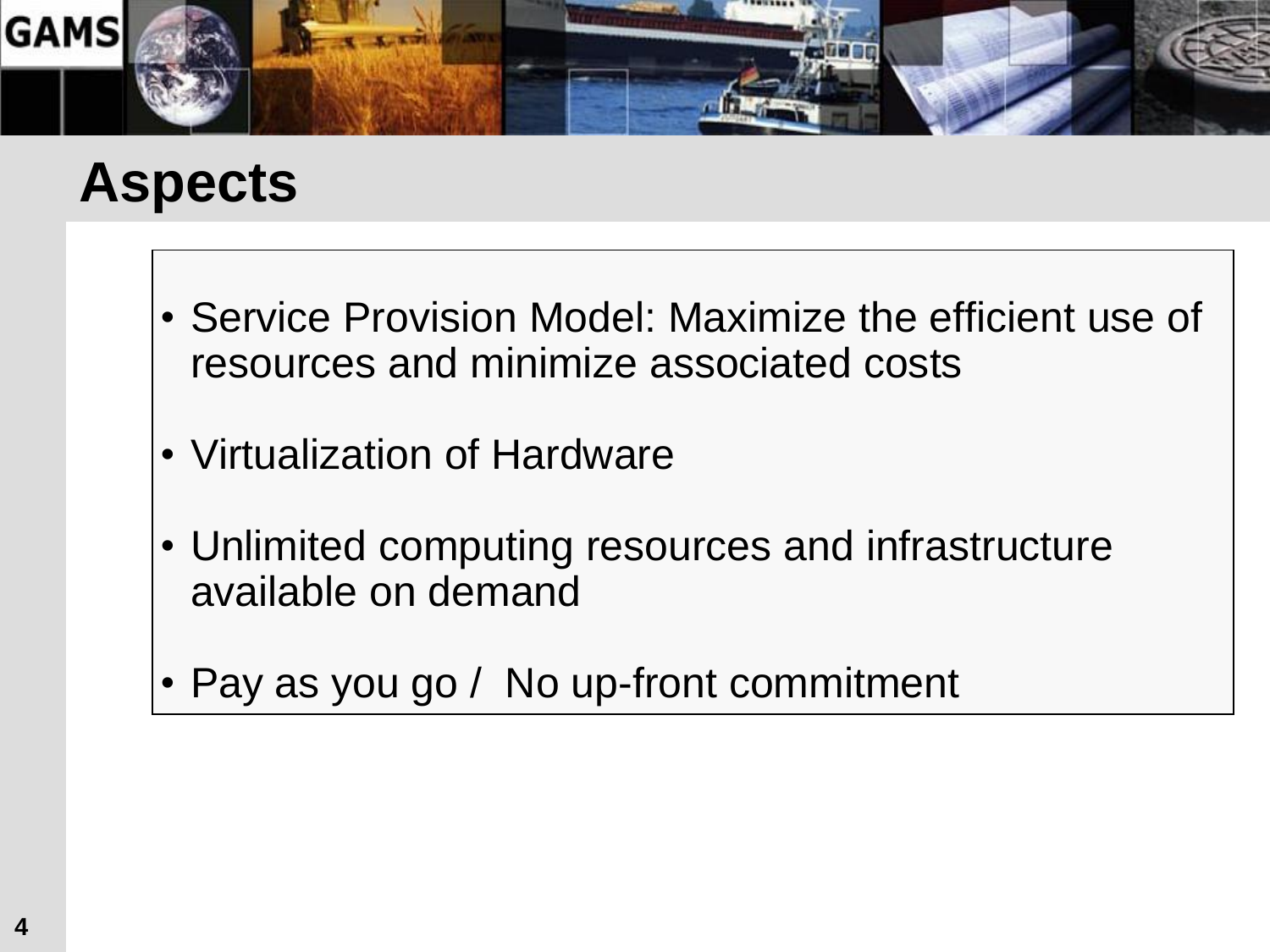

#### **Predecessors: Time Sharing Systems**

- **Sharing expansive** computing **resources**
- **Full service** operations (Hard-&Software)
- Charges:
	- **fixed rent**
	- **per usage**
- **Success of PC** terminated businesses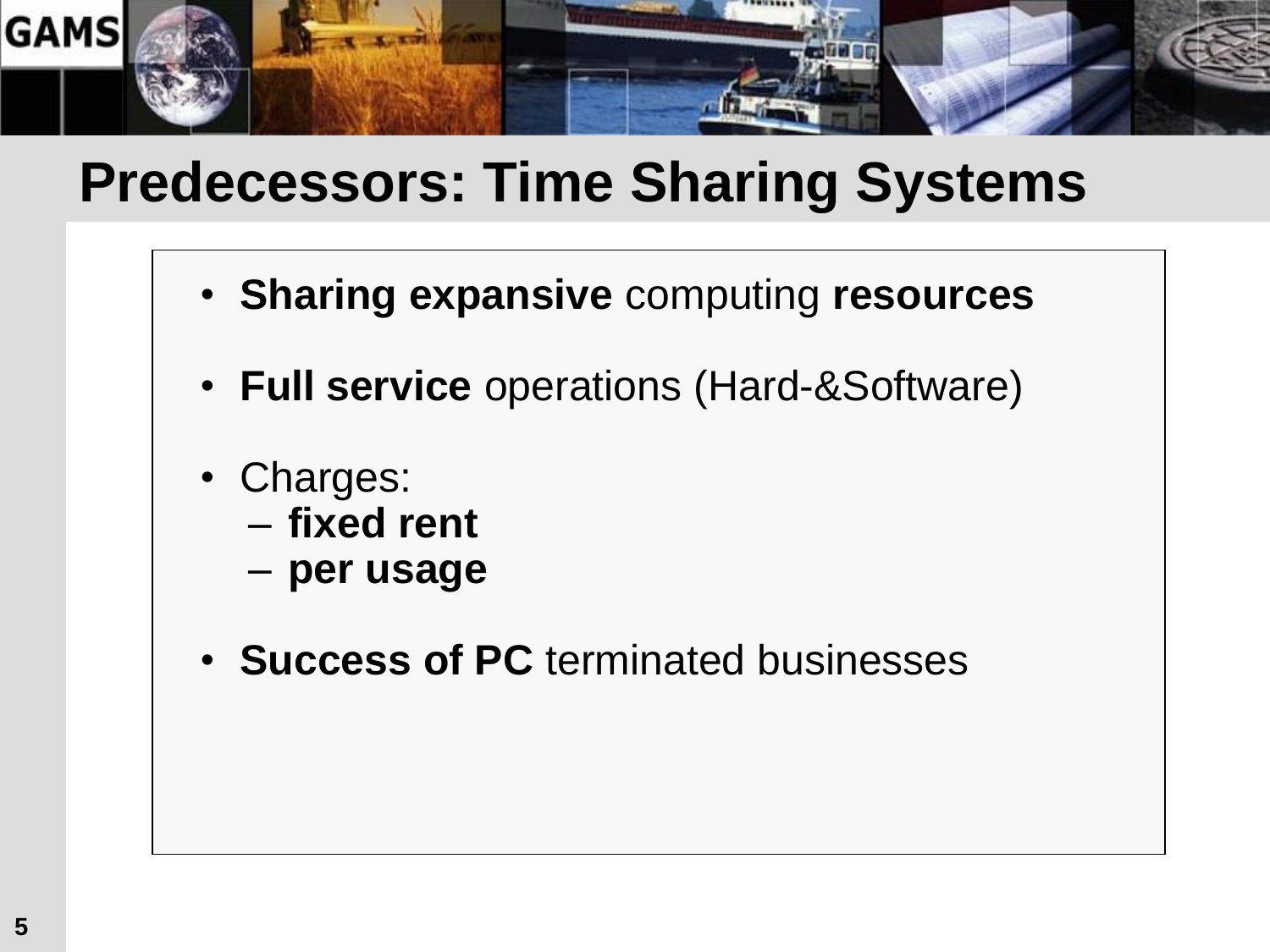

#### **Math. Programming Applications**

#### **Wide Range of possible Demands:**

- Resources hungry (RAM / CPU)
- Parallel operation
- Off-line / Batch operations
- Delivery of Results time critical
- Interfaces and GUI application specific
- Confidentiality issues
- …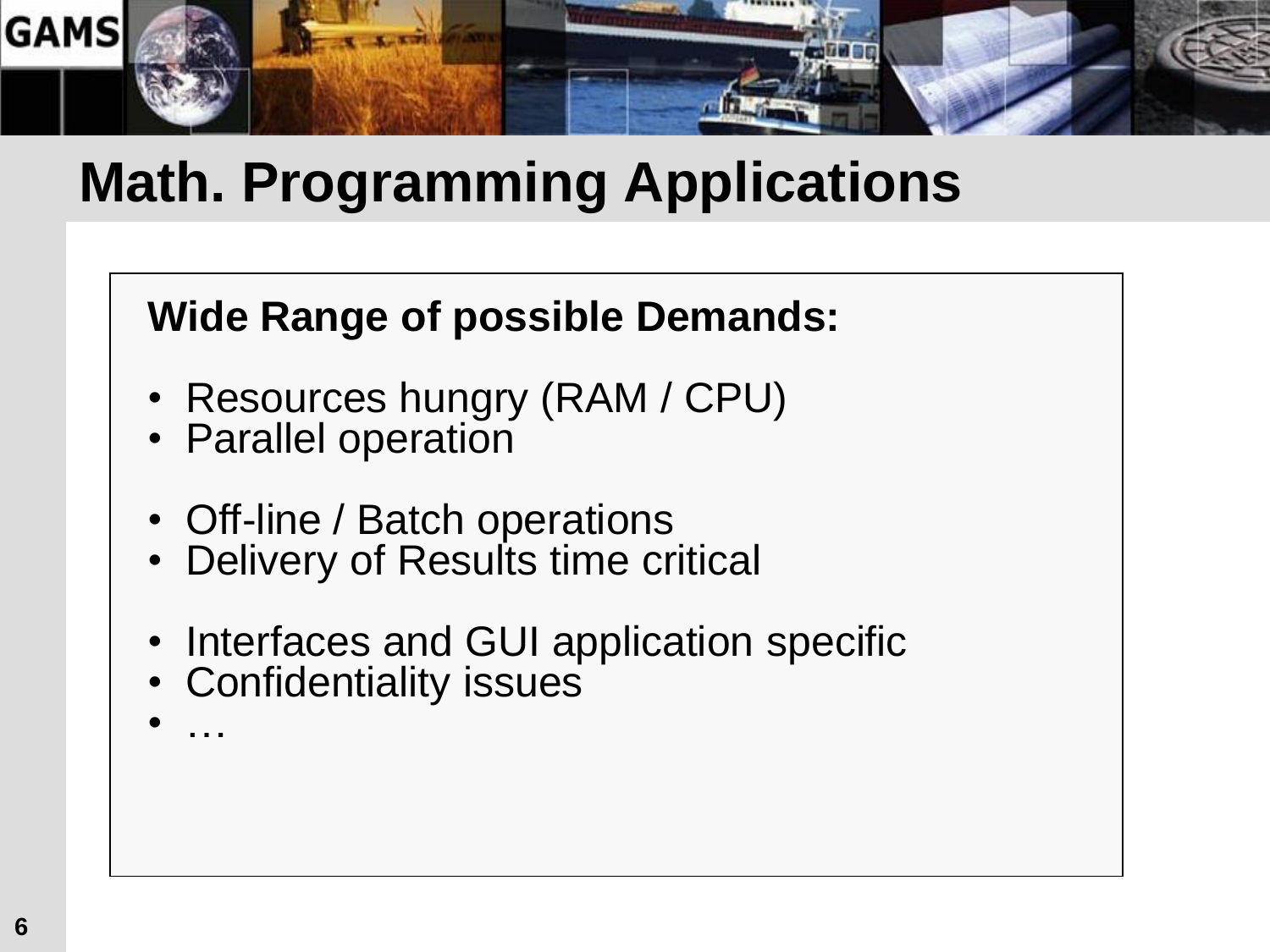

Introduction

NEOS – Server for Optimization

*Network.com (Sun)*

Azure Services Platform (Microsoft)

Amazon Elastic Computing Cloud (EC2)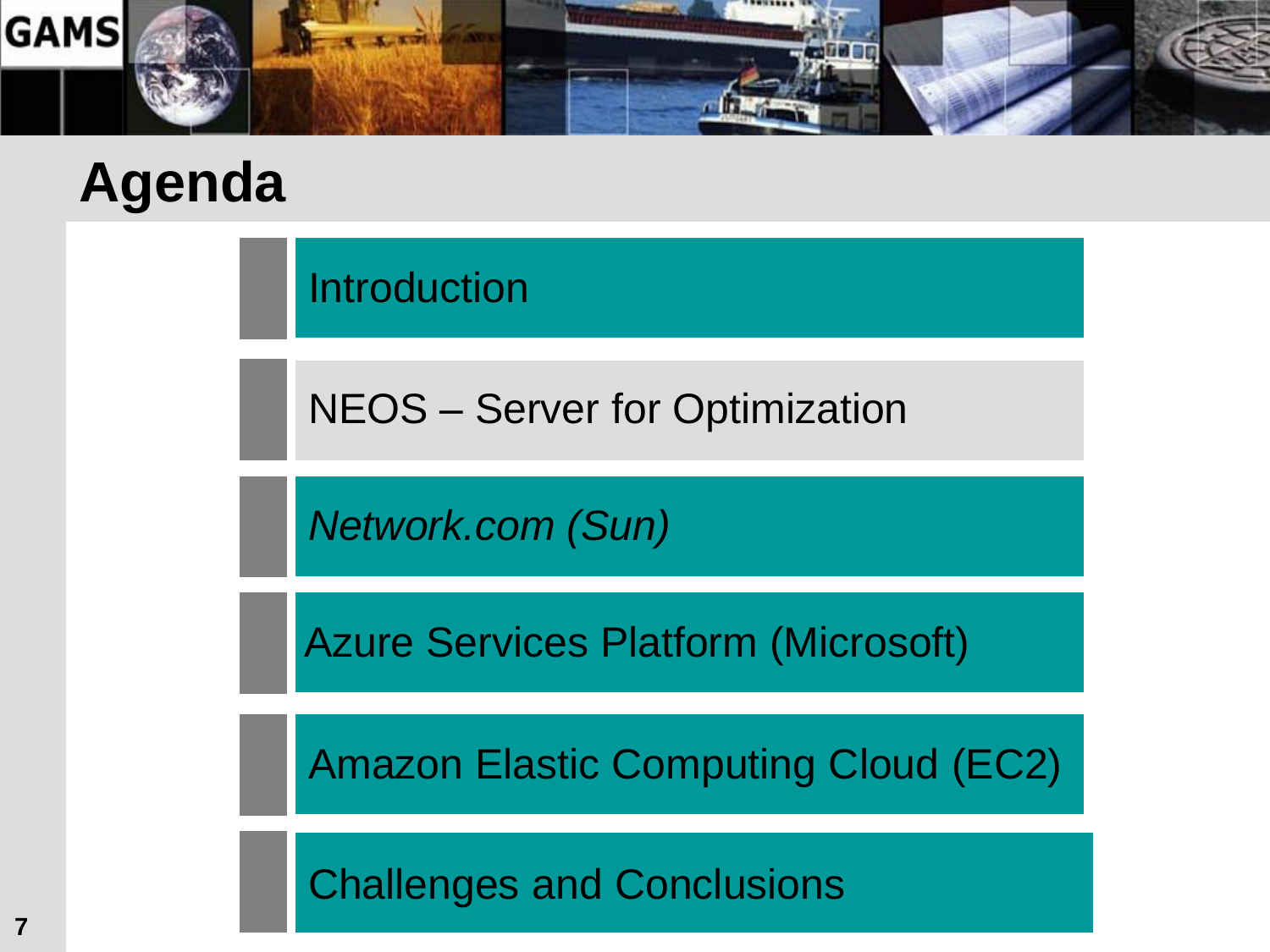

#### **NEOS – Server for Optimization**

• Distributed (heterogeneous) computing environment • Various interfaces, for modeling languages: Kestrel

```
gams trnsport lp=kestrel
. . .
--- Executing KESTREL: elapsed 0:00:00.033
NEOS job#=1898119, pass=DdvyasMF
Check the following URL for progress report :
http://www-neos.mcs.anl.gov/cgi-bin/nph-neos-
solver.cgi?admin=results&jobnumber=
1898119&pass=DdvyasMF
. . . 
  - Reading solution for model transport
*** Status: Normal completion
--- Job trnsport.gms Stop 06/26/09 13:55:55 elapsed 0:00:34.037
```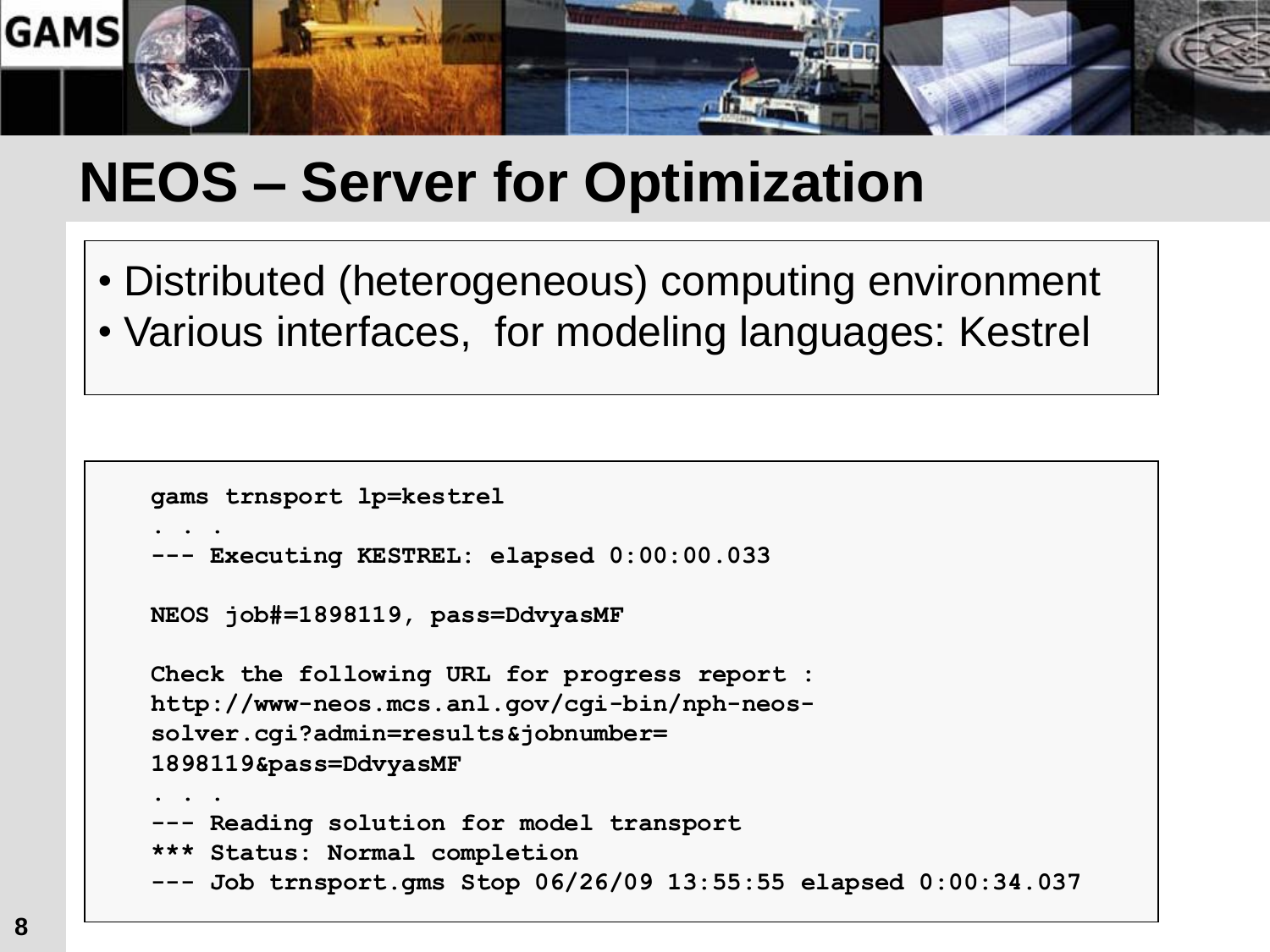

#### **NEOS – Server for Optimization**

- **Ready to use** service
- **Free** of charge
- **Tailored** for OR applications
- **Simple interfaces** (Web, Kestrel)
- **Around** for more than 10 years
- Performance
- Confidentiality?
- **Scalable**?
- **Future**?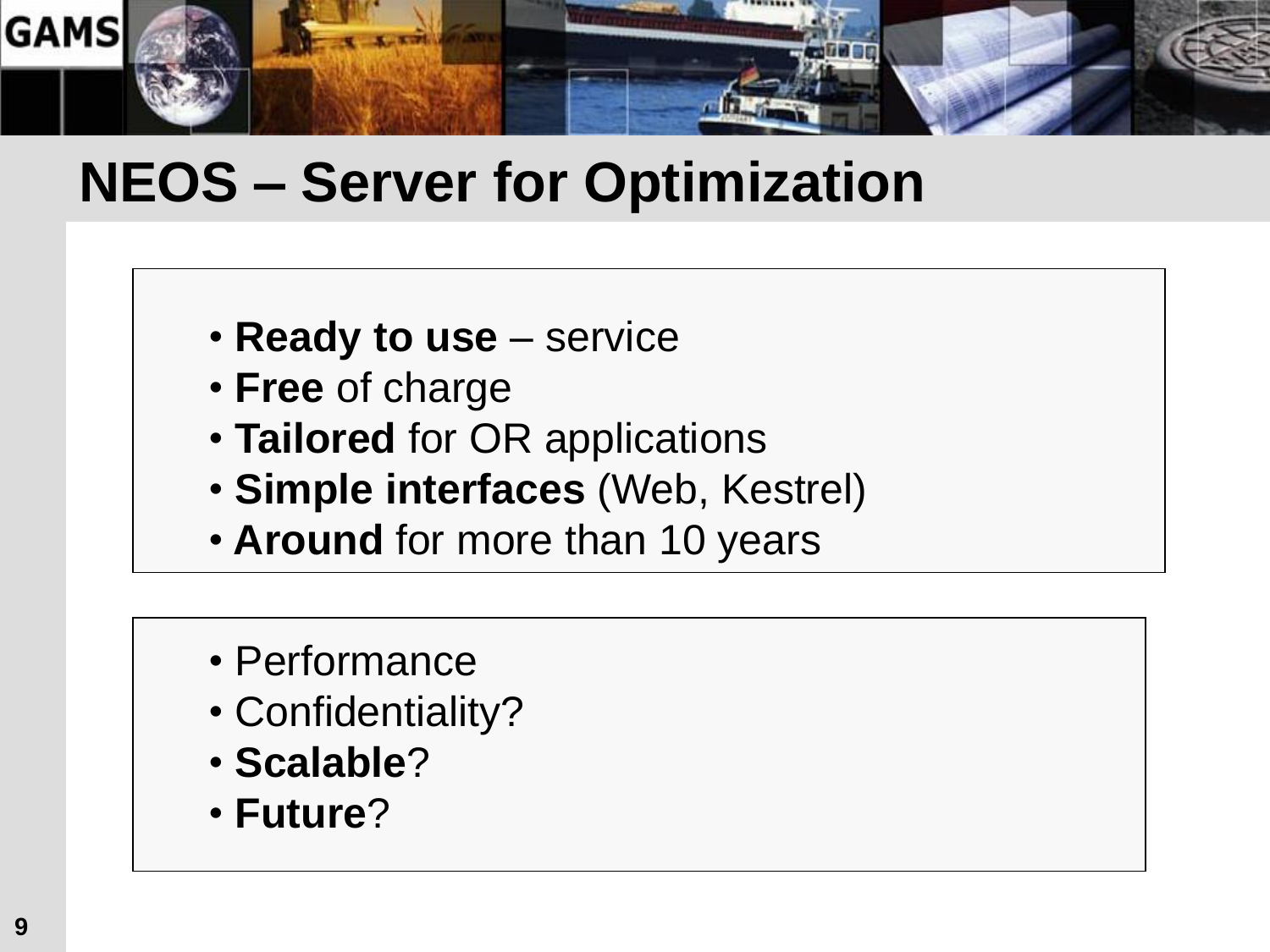

Introduction

NEOS – Server for Optimization

*Network.com (Sun)*

Azure Services Platform (Microsoft)

Amazon Elastic Computing Cloud (EC2)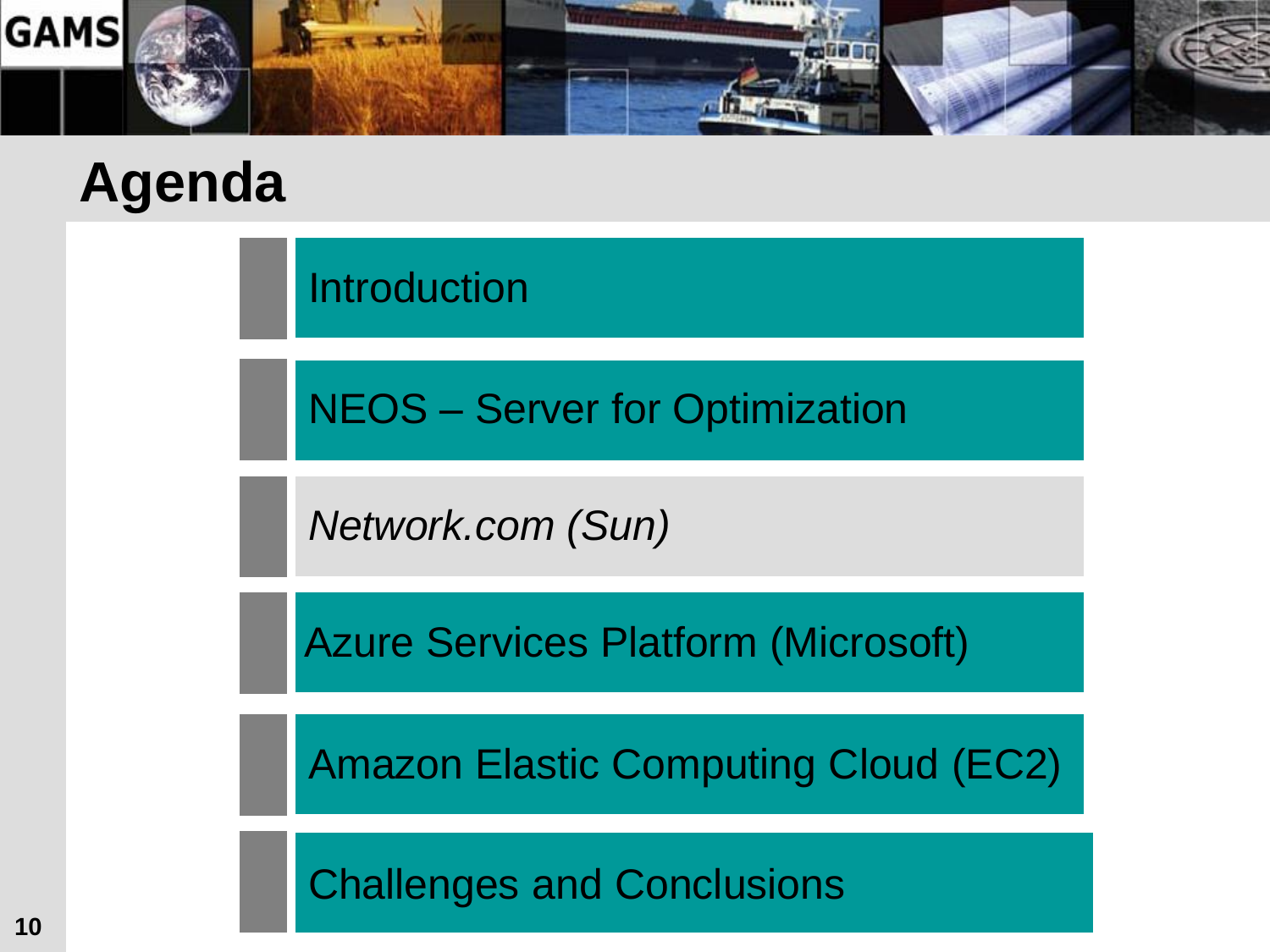

#### *Network.com operated by Sun*

- *On-demand grid computing service*
- *A few hundred identical computing nodes (Opteron, 2 CPU, 2 \*4 GB RAM, Solaris 10)*
- *"Pay as you go" - utility: 1 \$ / CPU-hour*
- *Web Interface and API*
- *Network of Service Provider*

## **→ No longer accessible (March 2010)**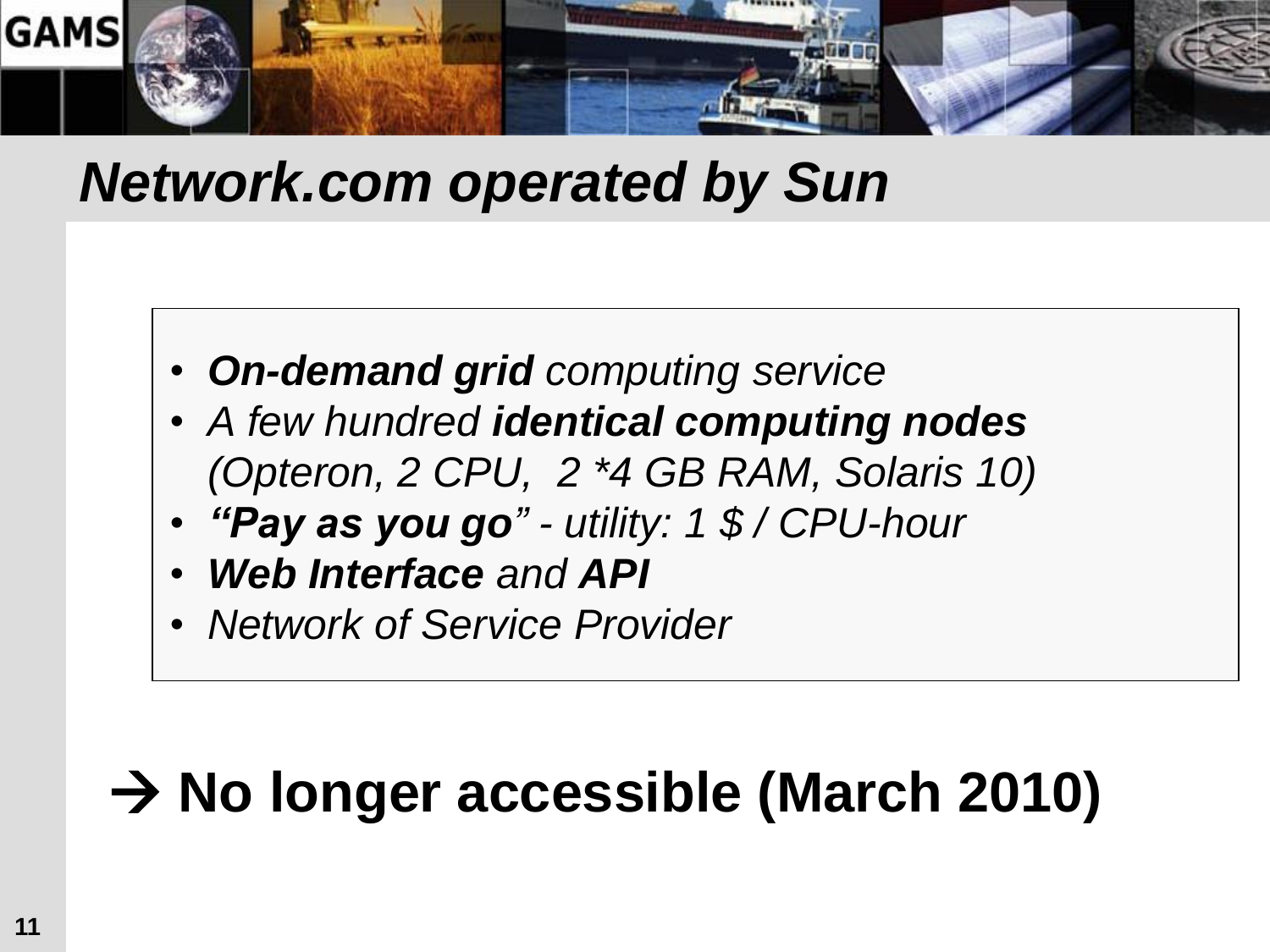

Introduction

NEOS – Server for Optimization

*Network.com (Sun)*

Azure Services Platform (Microsoft)

Amazon Elastic Computing Cloud (EC2)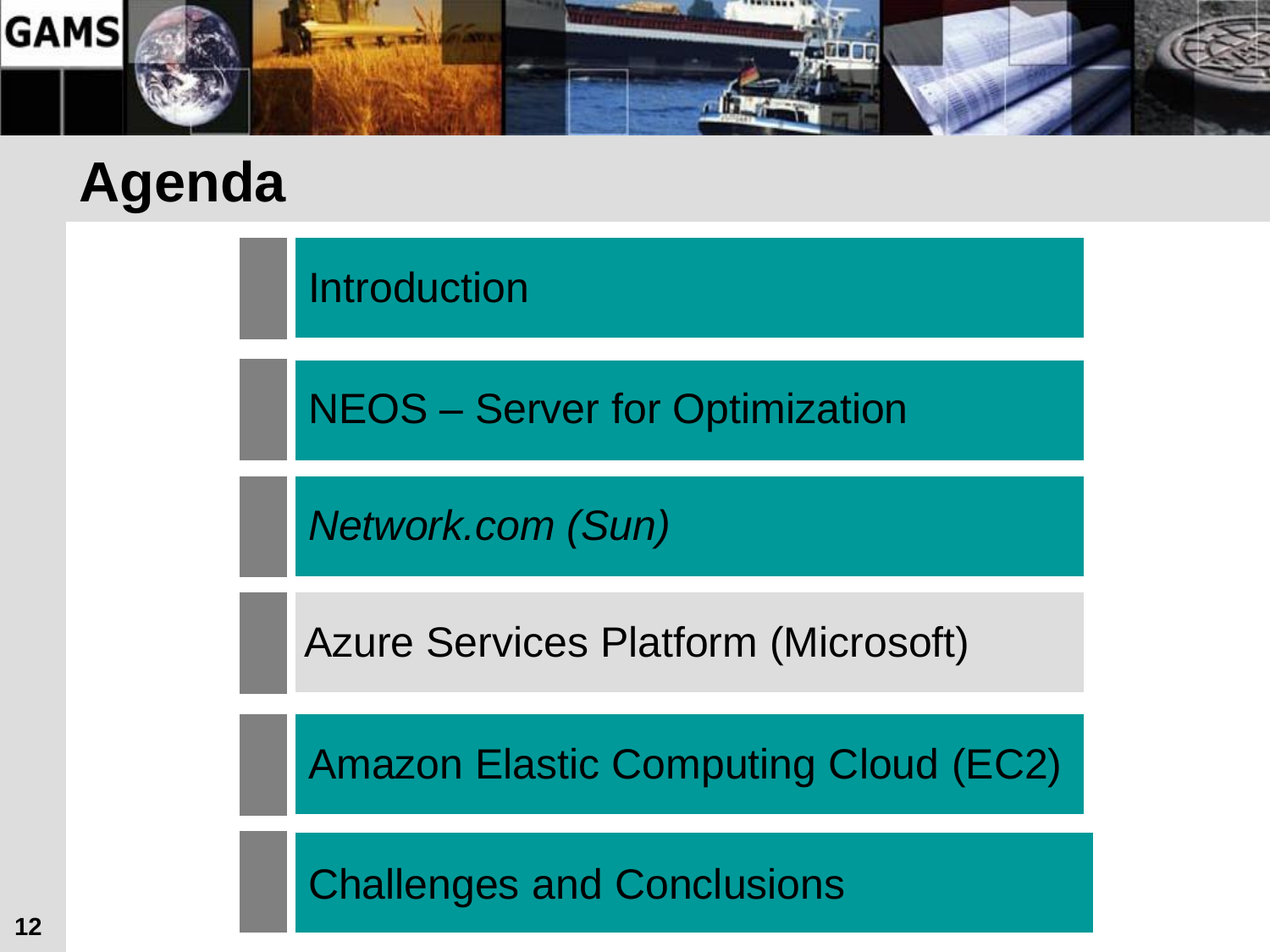

#### **Microsoft's Azure Services Platform**

- Application platform for different services
- Cloud Based (18 MS Datacenters world wide)
- Uses specialized OS (Windows Azure)
- Applications have to be customized for running on Windows Azure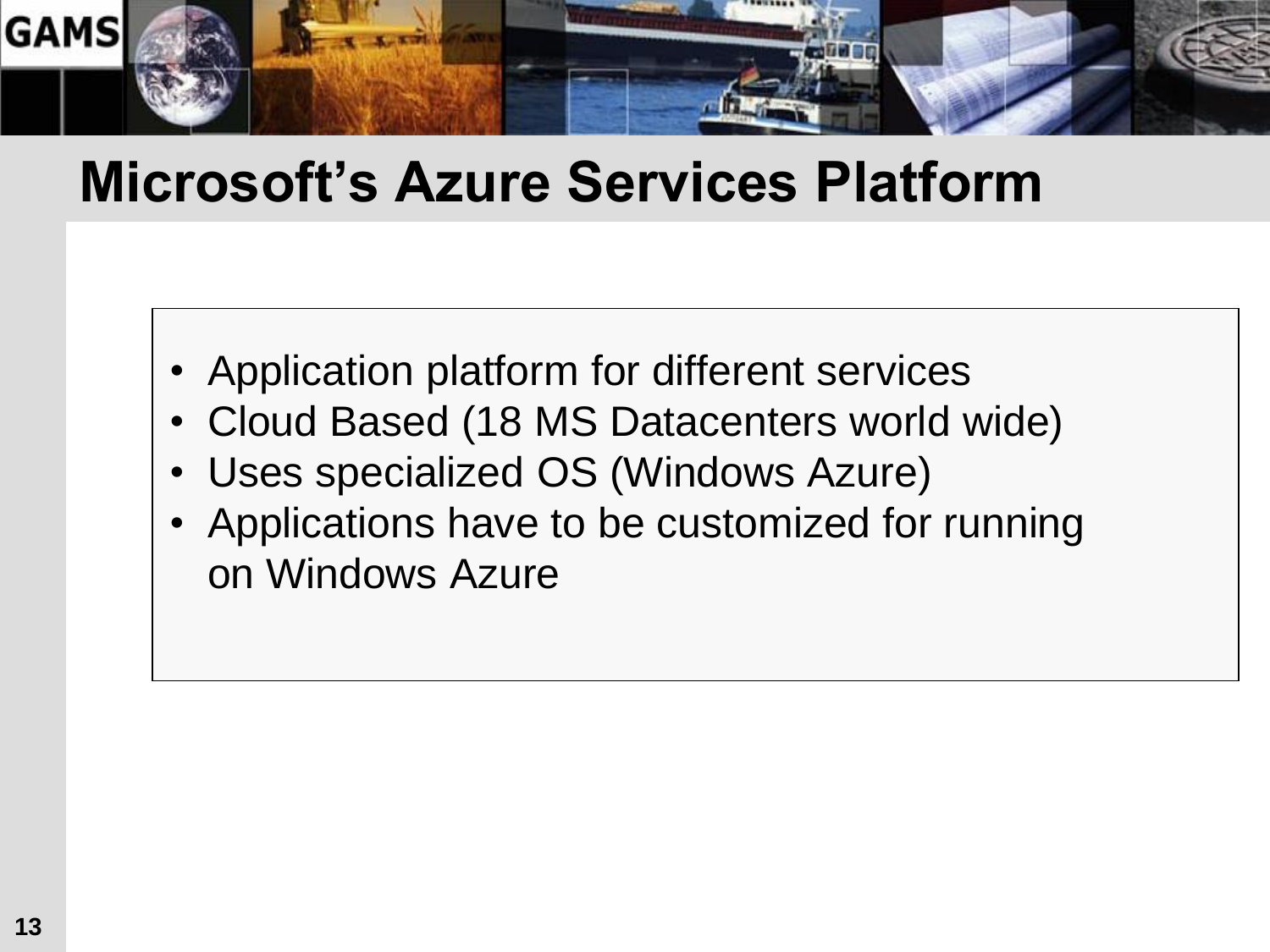

Introduction

NEOS – Server for Optimization

*Network.com (Sun)*

Azure Services Platform (Microsoft)

Amazon Elastic Computing Cloud (EC2)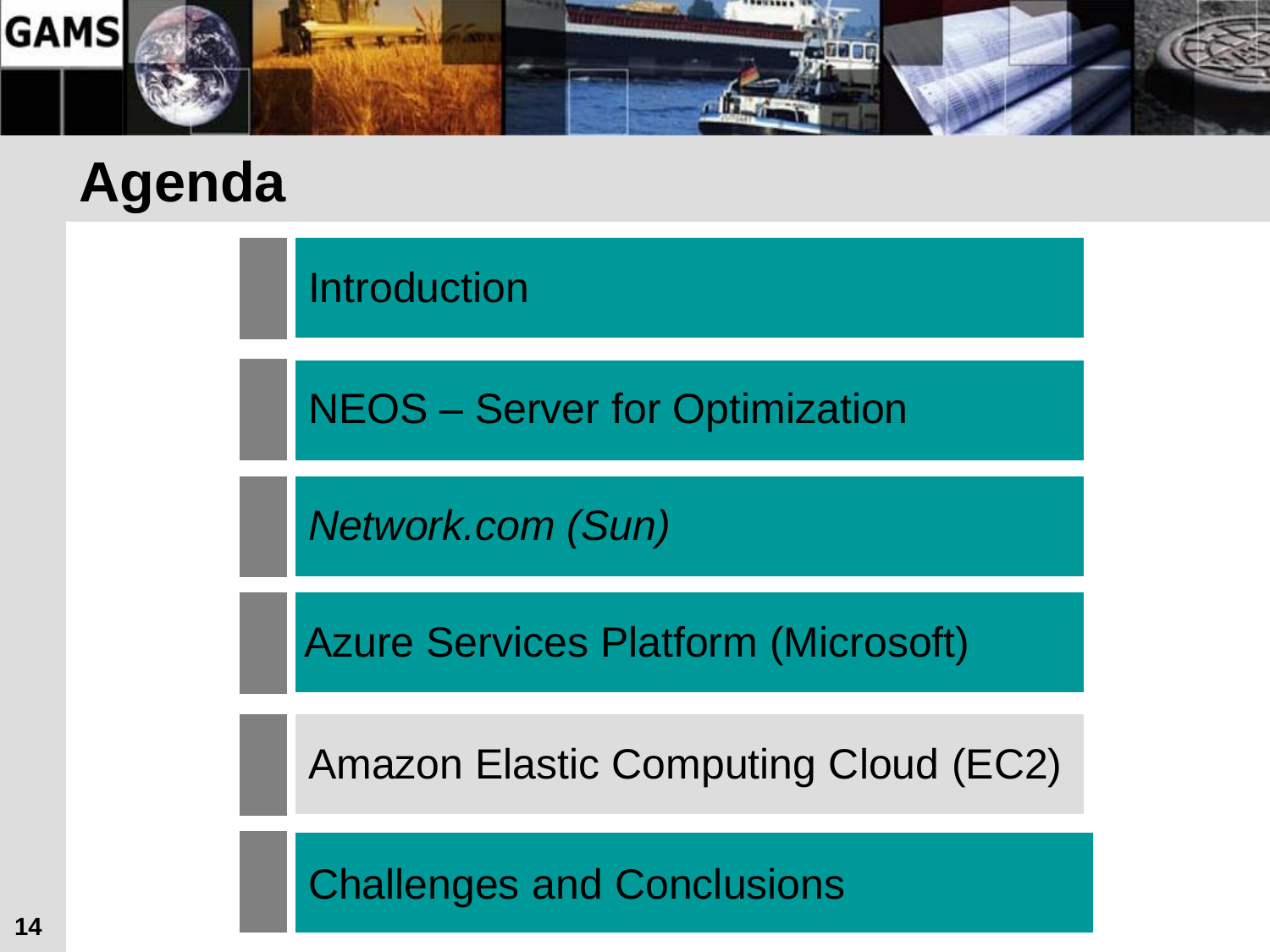

#### **Amazon Elastic Computing Cloud**

- Large number of **virtual machines** (instances)
- Hardware
	- 1-8 virtual CPU's, ~**1.7 - 68.4 GB RAM**
	- Unlimited disk space
- OS: Microsoft 2008 Server, Linux, Solaris
- Cluster Compute Instances available
- **Pay per Usage**
	- Time (0.1 2.75+ \$ **uptime**)
	- Disk space
	- Traffic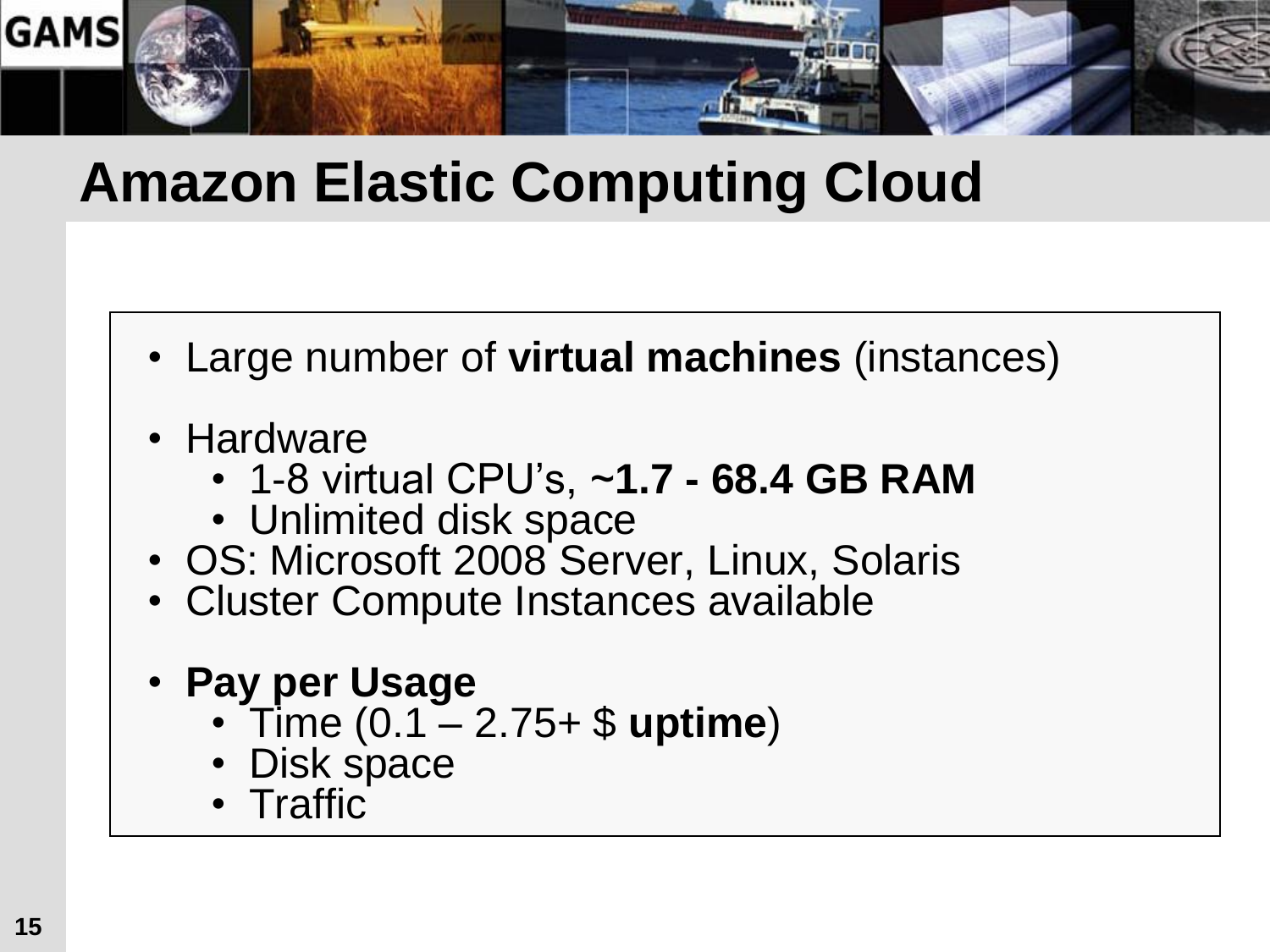

### **Using Amazon EC2..**

- Signup with Amazon Account
- Payment via Credit Card
- Local Control: **Web Interfaces** and Batch Scripts
- Remote Desktop / Root access to virtual machines
- Companion Products: Storage Services, Flexible Payments, VPS, ..
- Large Network of Service Provider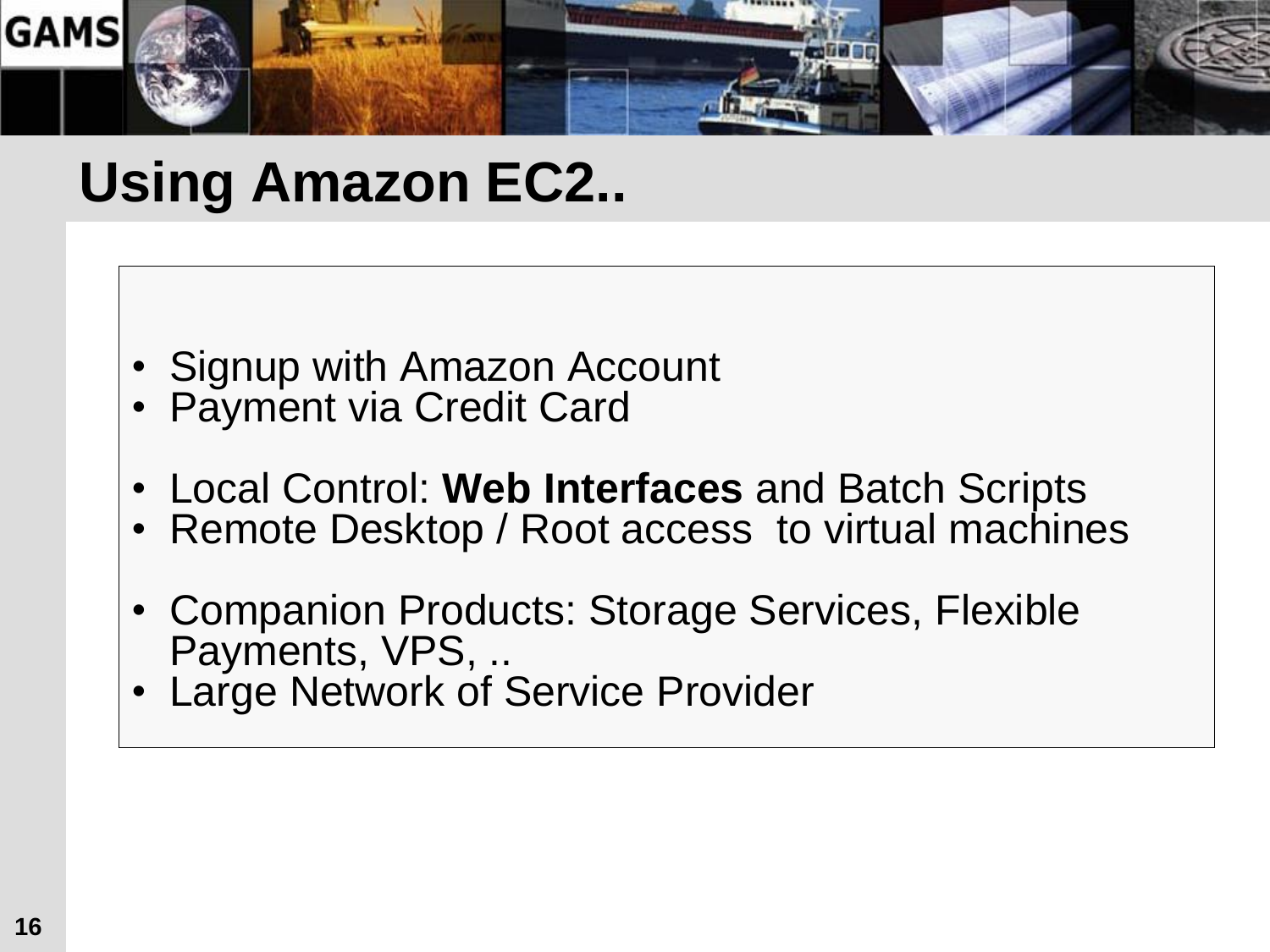

## **Using Amazon EC2: Web**

#### AWS Console

| Amazon S3<br><b>Amazon EC2</b>              |                          | Amazon Elastic<br><b>MapReduce</b> | Amazon<br><b>CloudFront</b> | Amazon RDS                               |                        |                                   |           |                                |                      |                         |                    |  |  |
|---------------------------------------------|--------------------------|------------------------------------|-----------------------------|------------------------------------------|------------------------|-----------------------------------|-----------|--------------------------------|----------------------|-------------------------|--------------------|--|--|
| <b>Navigation</b><br><b>My Instances</b>    |                          |                                    |                             |                                          |                        |                                   |           |                                |                      |                         |                    |  |  |
| $Region: \Box$<br>US East <b>T</b>          |                          | Launch Instance                    | Instance Actions            | Reserved Instances   v                   |                        |                                   |           |                                | Show/Hide            | Refresh                 | $\bigcirc$ Help    |  |  |
| > EC2 Dashboard                             |                          | <b>Viewing: All Instances</b>      |                             | $\blacktriangleright$ All Instance Types | $\mathbf{v}$           |                                   |           |                                | $\ll$                | 1 to 13 of 13 Instances | $\rightarrow$<br>≫ |  |  |
|                                             |                          | Instance                           | <b>AMI ID</b>               | <b>Root Device</b>                       | <b>Type</b>            | <b>Status</b><br>$\blacktriangle$ | Lifecycle | <b>Security Groups</b>         | <b>Key Pair Name</b> | <b>Monitoring</b>       | <b>Virtuali:</b>   |  |  |
| <b>INSTANCES</b><br>$\rightarrow$ Instances | $\Box$                   | $\blacksquare$ i-fdbe8494          | ami-3c47a355                | instance-store                           | m1.small               | $\bullet$ running                 | normal    | All Incoming, defau mc-keypair |                      | disabled                | paravirtu          |  |  |
| > Spot Requests                             | $\Box$                   | i-49fcb421                         | ami-4042a029                | ebs                                      | m1.large               | $\bullet$ running                 | normal    | default                        | mc-keypair           | disabled                | paravirtul         |  |  |
| <b>IMAGES</b>                               | $\Box$                   | $\blacksquare$ i-9bf816f0          | ami-86db39ef                | ebs                                      | m1.large               | $\bullet$ running                 | normal    | default                        | mc-keypair           | disabled                | paravirtu          |  |  |
| > AMIs                                      | $\Box$                   | i-5b628930                         | ami-9903e2f0                | instance-store                           | m1.large               | $\bullet$ running                 | normal    | default                        | mc-keypair           | disabled                | paravirtul         |  |  |
| > Bundle Tasks                              | $\Box$                   | in i-cb9b2aa0                      | ami-45c22e2c                | ebs                                      | c1.medium              | $\bullet$ stopped                 | normal    | All Incoming, defau            | mc-keypair           | disabled                | hvm                |  |  |
| <b>ELASTIC BLOCK STORE</b>                  | $\Box$                   | i-e744f58c                         | ami-cdc22ea4                | ebs                                      | m2.4xlarge             | $\Box$ stopped                    | normal    | All Incoming                   | mc-keypair           | disabled                | hvm                |  |  |
| > Volumes                                   | $\Box$                   | i-23bf3848                         | ami-cdc22ea4                | ebs                                      | m <sub>2.4xlarge</sub> | $\Box$ stopped                    | normal    | All Incoming                   | mc-keypair           | enabled                 | hvm                |  |  |
| $\rightarrow$ Snapshots                     | $\Box$                   | i-719afc1a                         | ami-2bd33d42                | ebs                                      | c1.xlarge              | $\bullet$ stopped                 | normal    | All Incoming, defau            | mc-keypair           | disabled                | hvm                |  |  |
| NETWORKING & SECURITY -                     | $\Box$                   | i-f1d0b89a                         | ami-7906e810                | ebs                                      | m1.large               | $\bullet$ running                 | normal    | All Incoming, defau mc-keypair |                      | disabled                | paravirtu          |  |  |
| > Elastic IPs                               | $\overline{\phantom{a}}$ | i <sub>n</sub> i-85ef9bee          | ami-f715fb9e                | ebs                                      | c1.xlarge              | $\bullet$ running                 | normal    | All Incoming, defau mc-keypair |                      | disabled                | hvm                |  |  |
| > Security Groups                           | $\Box$                   | i-99d5a1f2                         | ami-f715fb9e                | ebs                                      | c1.xlarge              | $\bullet$ running                 | normal    | All Incoming, defau mc-keypair |                      | disabled                | hvm                |  |  |
| > Placement Groups<br>> Load Balancers      | $\Box$                   | i-22a9ad49                         | ami-3b836a52                | ebs                                      | m1.large               | $\bullet$ running                 | normal    | All Incoming, defau mc-keypair |                      | disabled                | hvm                |  |  |
| <b>&gt; Key Pairs</b>                       | $\Box$                   | $\blacksquare$ i-cb1cc6a1          | ami-c8c42fa1                | ebs                                      | m1.small               | $\bullet$ running                 | normal    | All Incoming, defau mc-keypair |                      | disabled                | paravirtu          |  |  |
|                                             |                          |                                    |                             |                                          |                        |                                   |           |                                |                      |                         |                    |  |  |
|                                             |                          |                                    |                             |                                          |                        |                                   |           |                                |                      |                         |                    |  |  |

0 EC2 Instances selected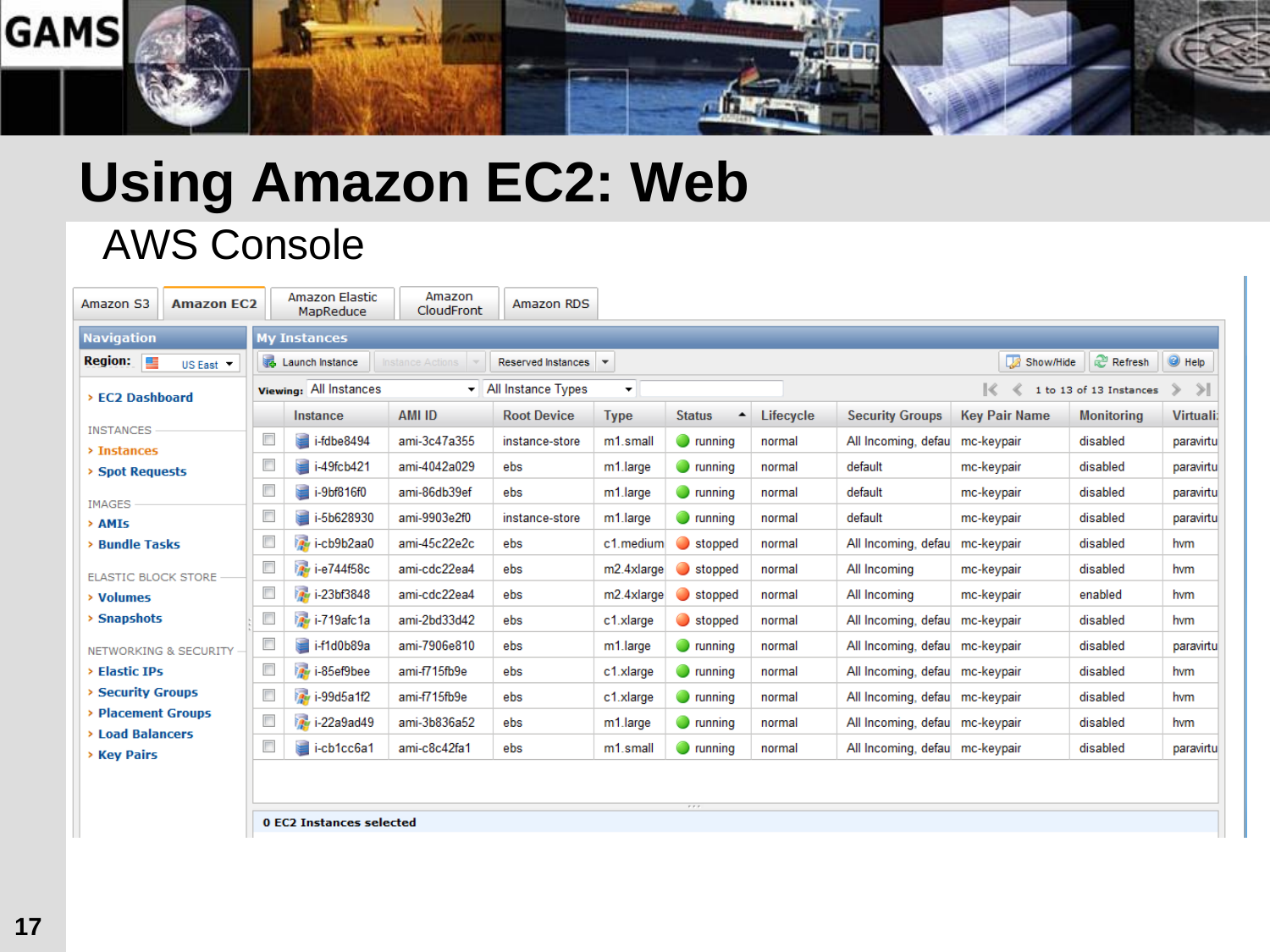

#### **Using Amazon EC2: Shell.**

```
c:\ec2>"c:\Program Files (x86)\Java\jre6\bin\java" -version
java version "1.6.0_20"
Java(TM) SE Runtime Environment (build 1.6.0_20-b02)
Java HotSpot(TM) Client VM (build 16.3-b01, mixed mode, sharing)
```

```
c:\ec2>ec2-describe-images -o amazon |grep -i windows
```

```
…
IMAGE ami-f11ff098 amazon/Windows-Server2003R2-i386-Base-v109 amazon available public i386 machine
IMAGE ami-f31ff09a amazon/Windows-Server2003R2-i386-SqlExpress-v109 amazon available public
```

```
…
```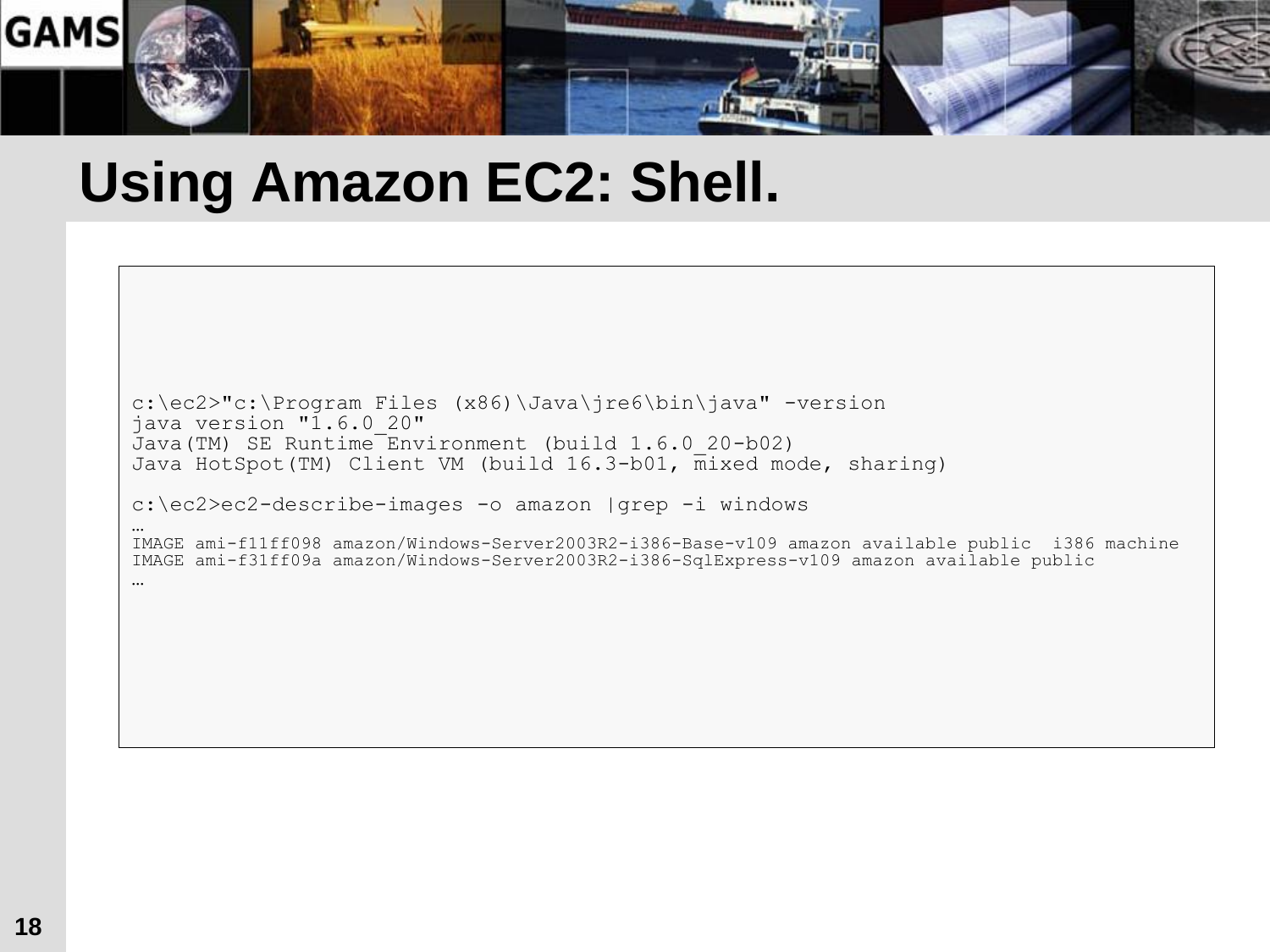

#### **Using Amazon EC2: RDP / SSH**

| <b>Windows Security</b>                                                                                                                                                                                                                                      | ec2-184-73-21-227.compute-1.amazonaws.com - Remote Desktop Connection                                                                                                                                                                      | $\Box$ $\Box$ | $\mathbb{Z}$                                                    |
|--------------------------------------------------------------------------------------------------------------------------------------------------------------------------------------------------------------------------------------------------------------|--------------------------------------------------------------------------------------------------------------------------------------------------------------------------------------------------------------------------------------------|---------------|-----------------------------------------------------------------|
| Enter your credentials<br>These credentials will be used to conne<br>ec2-184-73-21-227.compute-1.amazor<br>administrator<br><br>Domain:<br>Smart card error<br>The card supplied req<br>Smart card error<br>The card supplied req<br>Remember my credentials | 誢<br><b>Server Manager</b><br>C:S<br><b>Command Prompt</b><br>Administrator<br>Jas<br>Windows Update<br>Documents<br>Internet Explorer<br>Computer<br>Notepad<br>Network<br>Control Panel<br>Administrative Tools<br>$\blacktriangleright$ |               | $\overline{\phantom{a}}$                                        |
|                                                                                                                                                                                                                                                              | Help and Support<br>Run<br>Windows Security<br>All Programs<br>١<br>$\bullet$<br>$\odot$<br>$\bullet$<br><b>Start Search</b><br>$\vdash$<br>Aystart   也<br>$\mathbf{m}_1$                                                                  |               | E<br>$\overline{\mathbf{v}}$<br>$\blacktriangleright$ . $\pm i$ |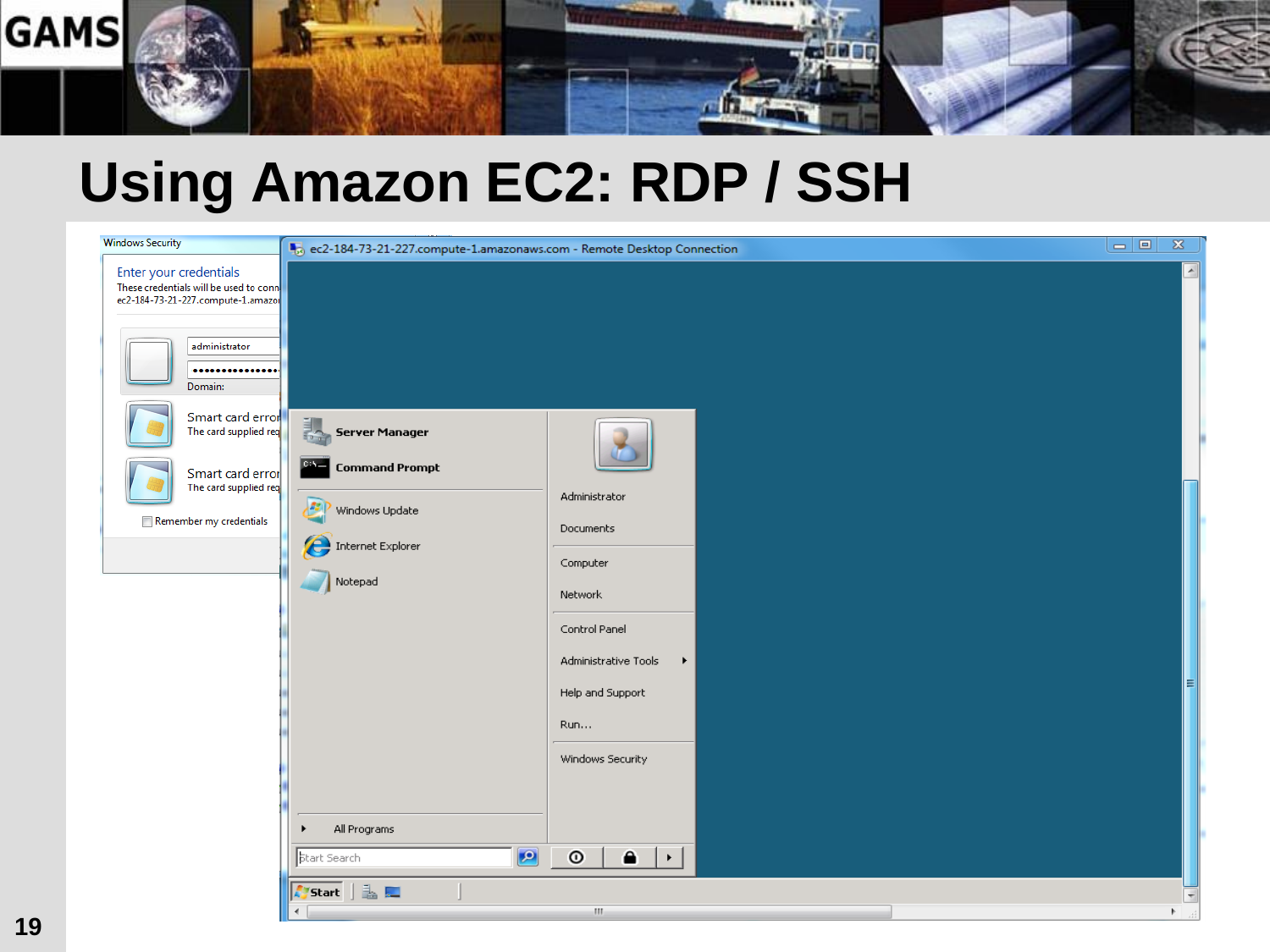

#### **Amazon EC2: Usage**

- No Restrictions
- Customized instances:
	- Evaluation / Support
	- Building and Testing Environment
	- Projects (CPU Bursts)
	- Grid Computing (e.g. Condor)
	- Value added Resellers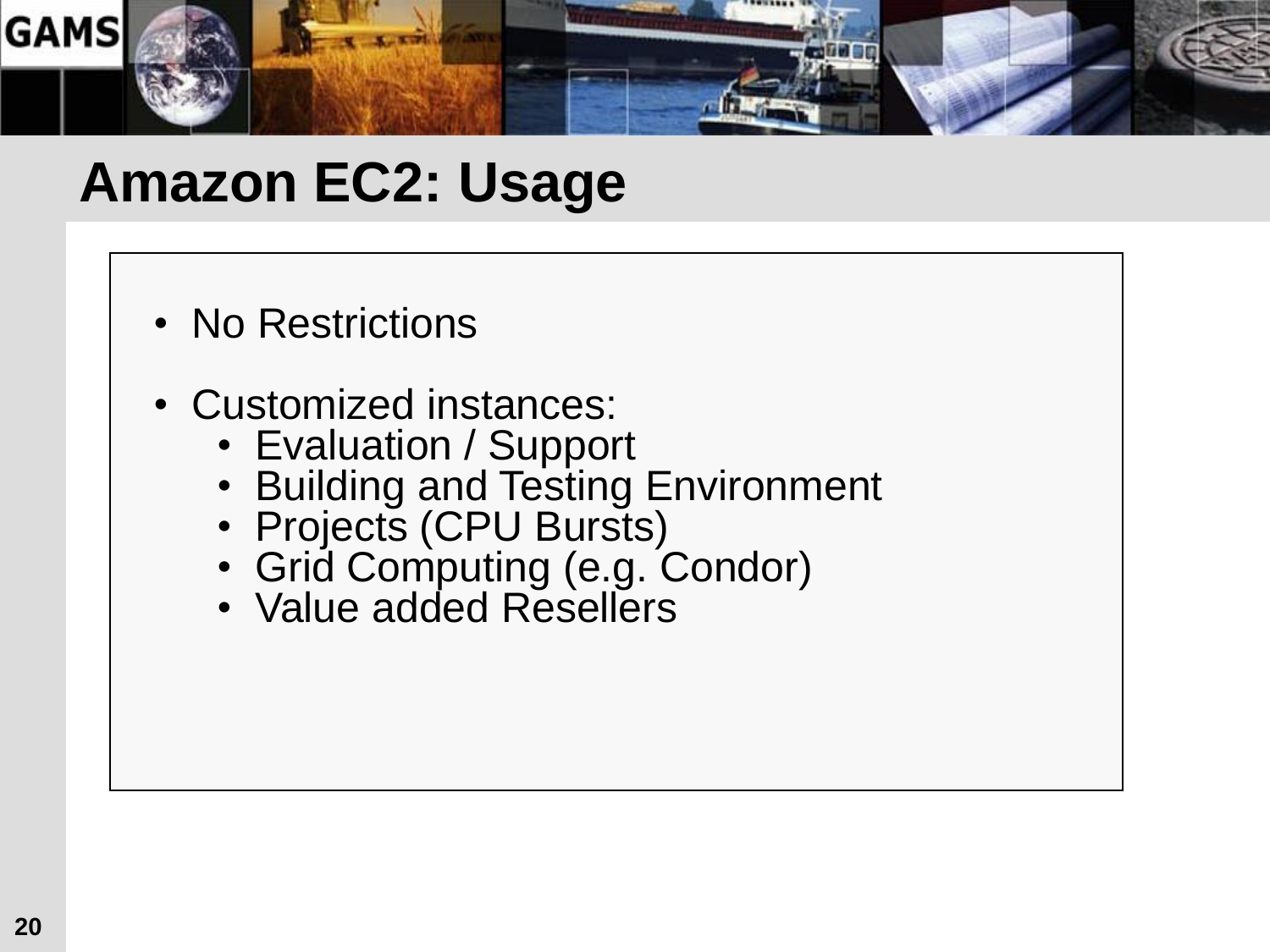

#### **Amazon Elastic Computing Cloud**

- Wide range of applications
- Business model!
- Simple Cost Structure
- Secured Environment (VPN!)
- Batch / API for Control
- Payments for Uptime
- Startup time
- Heterogeneous Hardware
- Fluctuations of Performance (IO)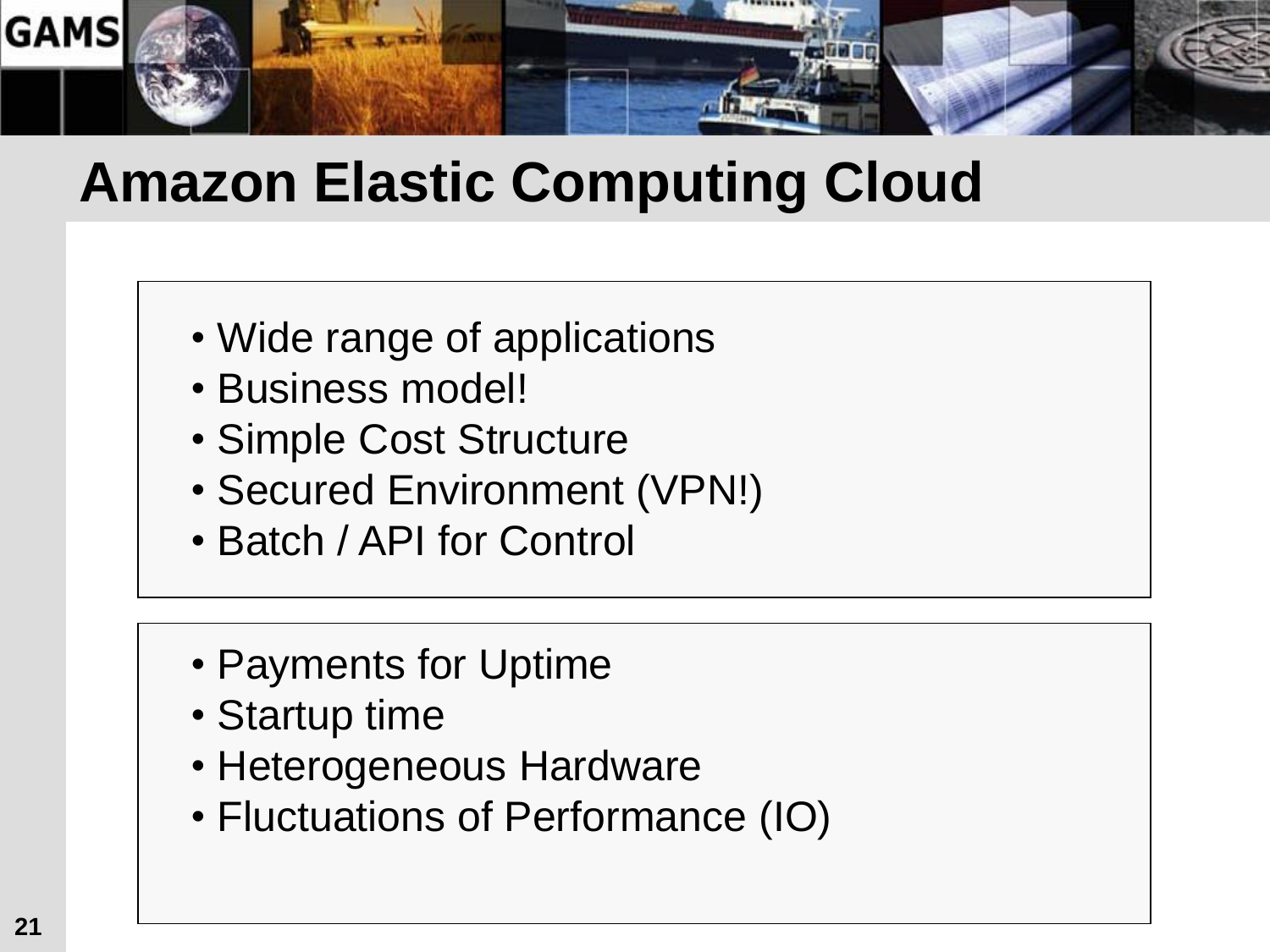

Introduction

NEOS – Server for Optimization

*Network.com (Sun)*

Azure Services Platform (Microsoft)

Amazon Elastic Computing Cloud (EC2)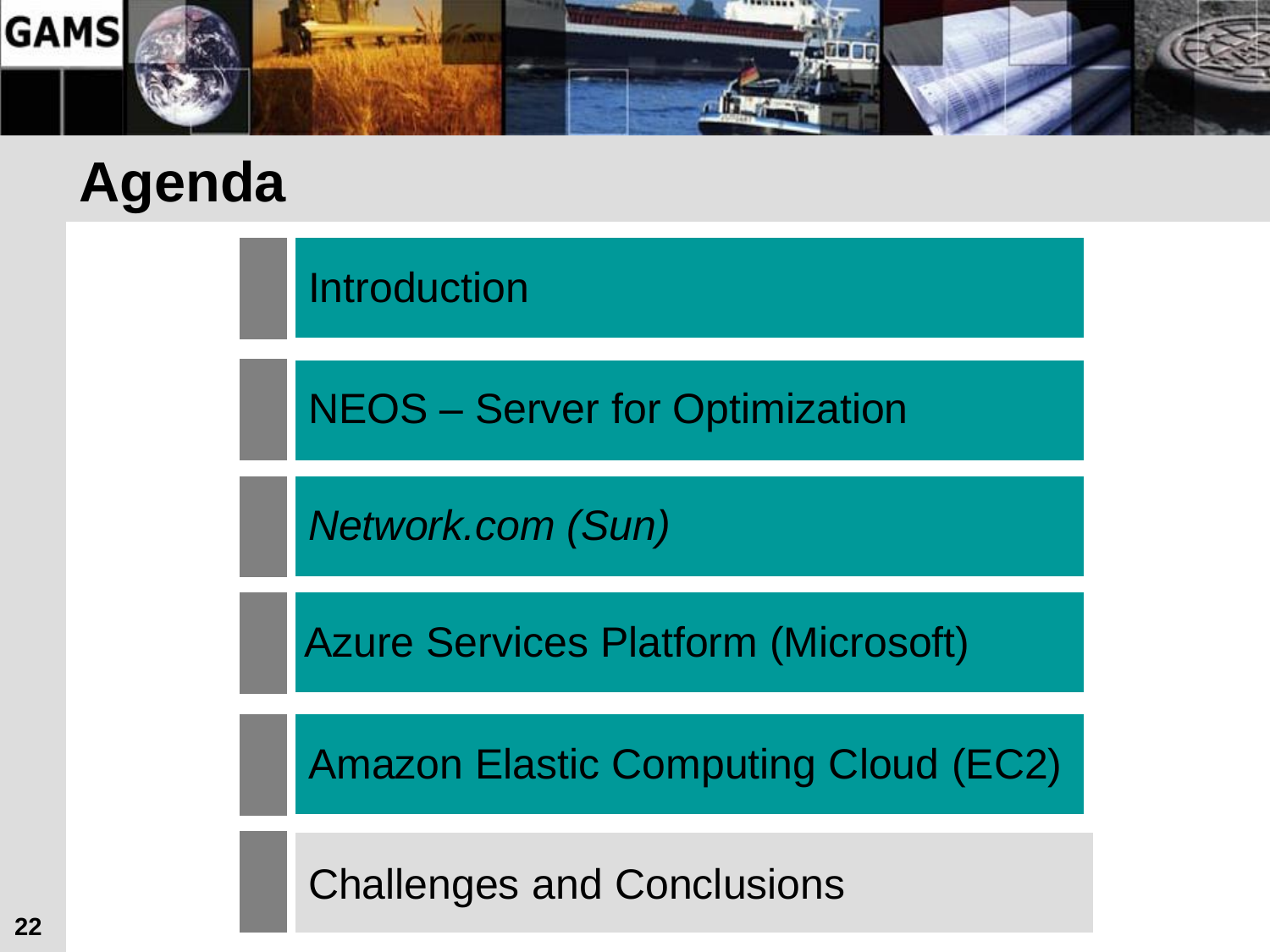

#### **Challenges**

- MP has **wide range of demands**
- Interfaces
- Reliability, **Scalability & Performance**
- **Portability** between different Service Providers
- Confidentiality
- **Business Models**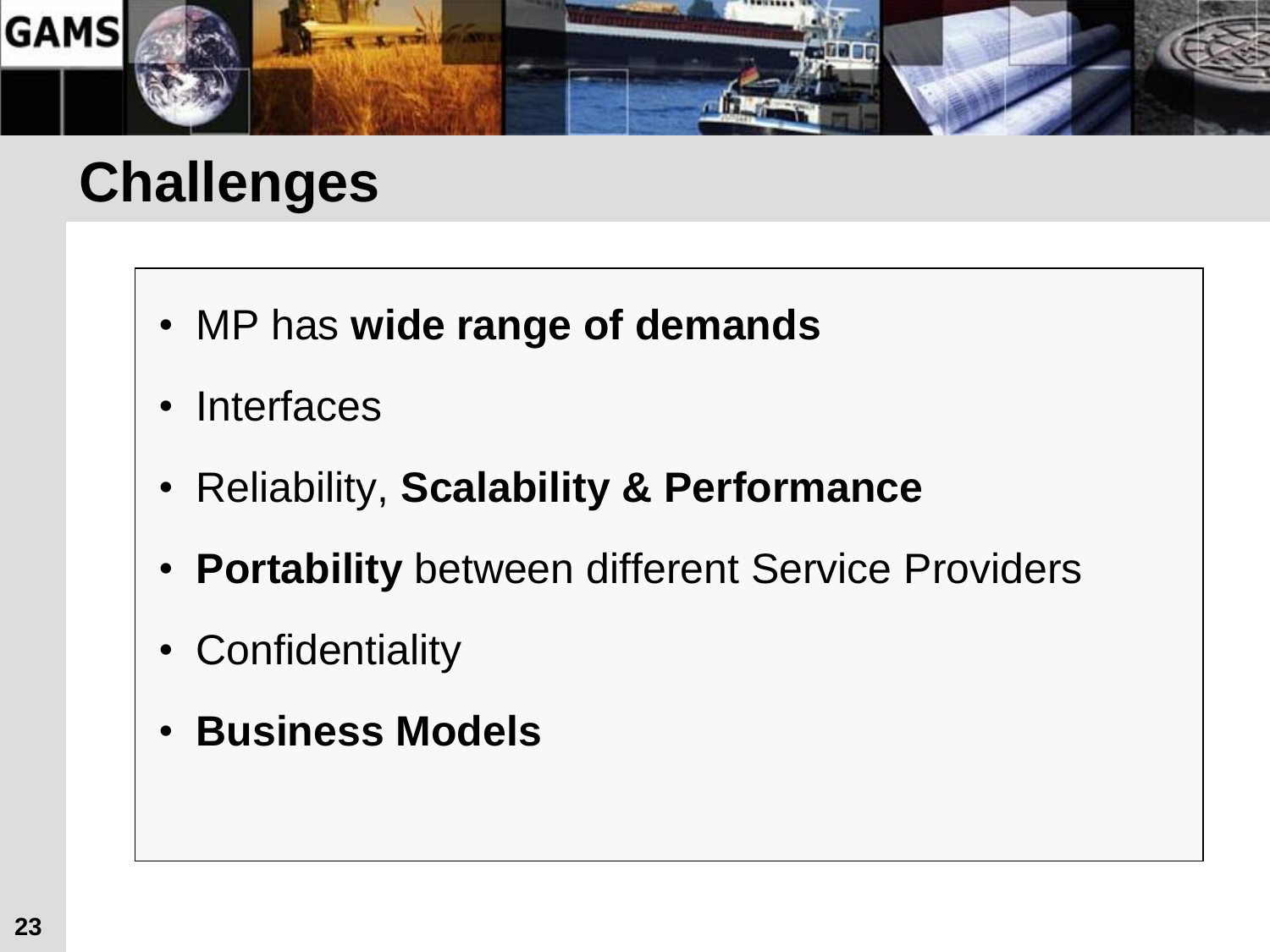

#### **Conclusions**

*Still at a early stage, but will become more important ?* 

- Offers lots of opportunities and promising developments
- **Lots of Challenges** ahead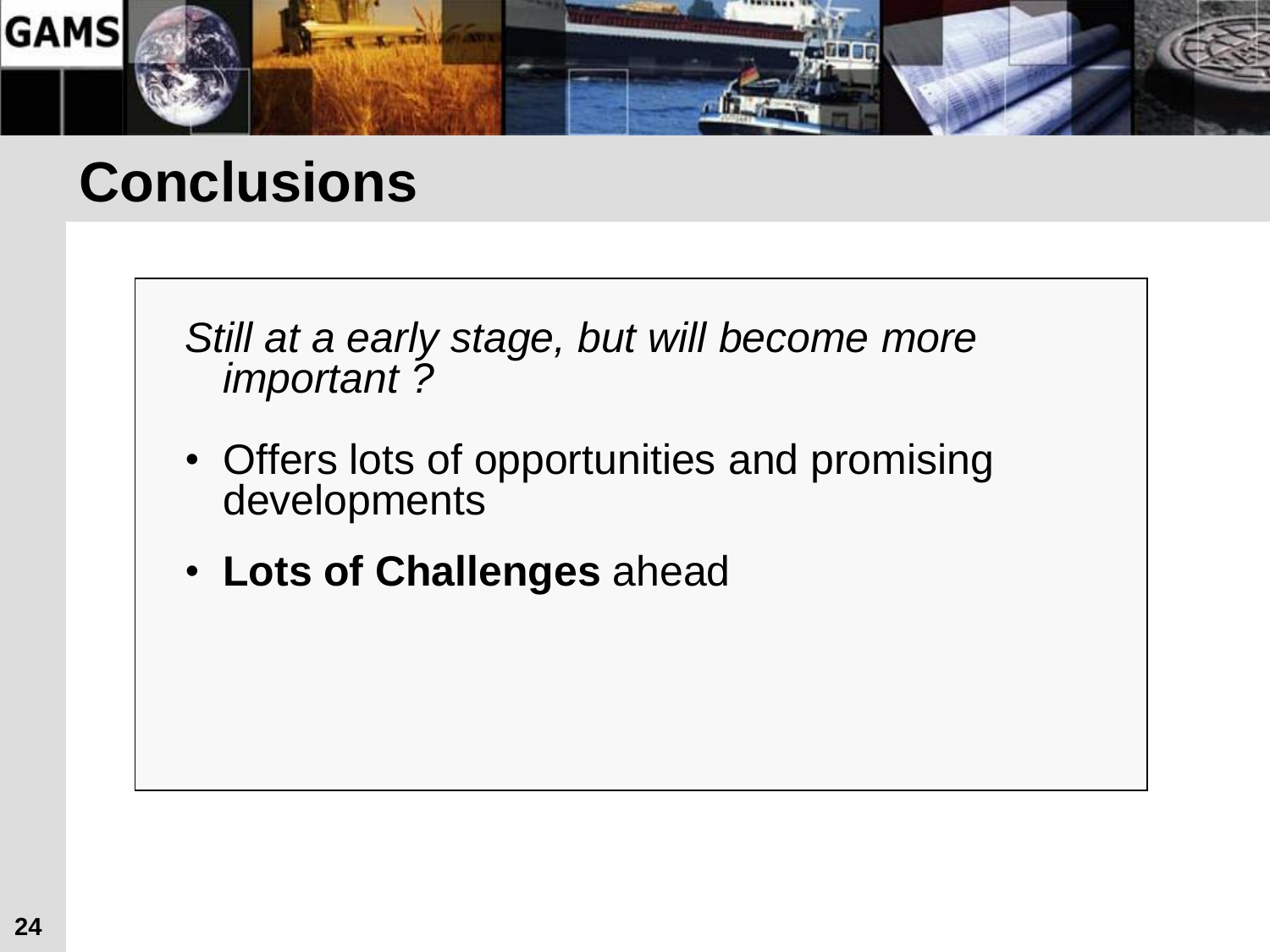

#### **The End**

### **Thank you!**

#### **… Questions?**